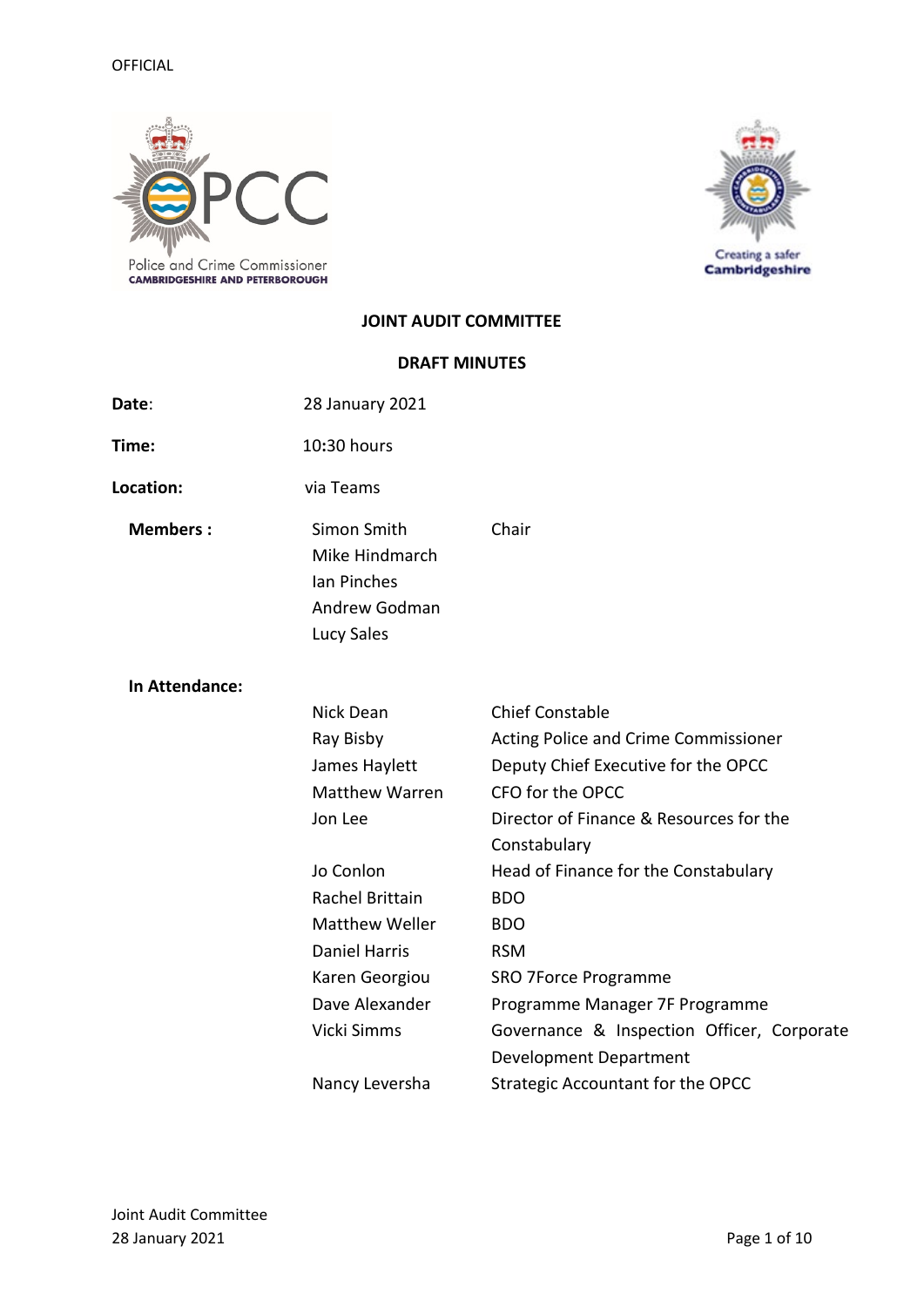| 1. | <b>Welcome and Apologies</b>                                                                                                                                                                                                                                                                                                                                                                                                                                                                                                                                            |
|----|-------------------------------------------------------------------------------------------------------------------------------------------------------------------------------------------------------------------------------------------------------------------------------------------------------------------------------------------------------------------------------------------------------------------------------------------------------------------------------------------------------------------------------------------------------------------------|
|    | SS welcomed everybody to the meeting.                                                                                                                                                                                                                                                                                                                                                                                                                                                                                                                                   |
| 2. | <b>Declarations of Interest</b>                                                                                                                                                                                                                                                                                                                                                                                                                                                                                                                                         |
|    | No new declarations were stated.                                                                                                                                                                                                                                                                                                                                                                                                                                                                                                                                        |
| 3. | Agreement of the minutes from the last meeting held on 29 October 2020                                                                                                                                                                                                                                                                                                                                                                                                                                                                                                  |
|    | The minutes were agreed as factually correct.                                                                                                                                                                                                                                                                                                                                                                                                                                                                                                                           |
|    | Action 4(iv) SS noted that RSM had provided a monthly summary document which the<br>committee have found extremely useful, and thanked Alan Grisley for the reports. SS<br>asked DH if the reports could continue. DH agreed and stated he would pass the thanks<br>onto Alan.                                                                                                                                                                                                                                                                                          |
|    | Action 8(ii) JH stated he has reviewed the ToR and there are no specific links to the<br>Nolan principles. However, all Constabulary staff and Officers work to the Code of Ethics<br>and the OPCC staff to the Nolan principles. The meetings are set up to focus on specific<br>reviews of policy/practice. JH asked what the committee would expect to see in the ToR<br>and reminded the committee that an internal audit on Equality and Ethics is about to<br>commence. SS stated that sounds a sensible approach.                                                |
|    | <b>Resolved</b>                                                                                                                                                                                                                                                                                                                                                                                                                                                                                                                                                         |
|    | The minutes were agreed.<br>(i)                                                                                                                                                                                                                                                                                                                                                                                                                                                                                                                                         |
| 4. | Internal Audit Progress Report 2020/21 and Draft Internal Audit Plan for 2021/22                                                                                                                                                                                                                                                                                                                                                                                                                                                                                        |
|    | Progress Report - DH stated two Cambs only reports have been finalised with positive<br>opinions. In the current circumstances with the majority of testing being conducted<br>via remote working it is a credit to receive positive opinions. Payment & Creditors<br>report is in draft but also has a positive opinion. The remaining audits are scheduled<br>over the next six weeks and there are no issues.                                                                                                                                                        |
|    | There have been two BCH reports finalised. The 7F Procurement report went through<br>the Essex JAC and both the draft and final reports have been through the Procurement<br>governance board. Risk Management has been finalised with a positive opinion. BCH<br>Procurement the fieldwork is ongoing. DH gave a preliminary indication that some<br>issues were likely to be revealed through the testing. Remote working audit should be<br>completed by early April. All of these inform the opinion for this year. There are no<br>other changes to the programme. |
|    | Page 5 of the progress report notes that no negative opinions have been issued this                                                                                                                                                                                                                                                                                                                                                                                                                                                                                     |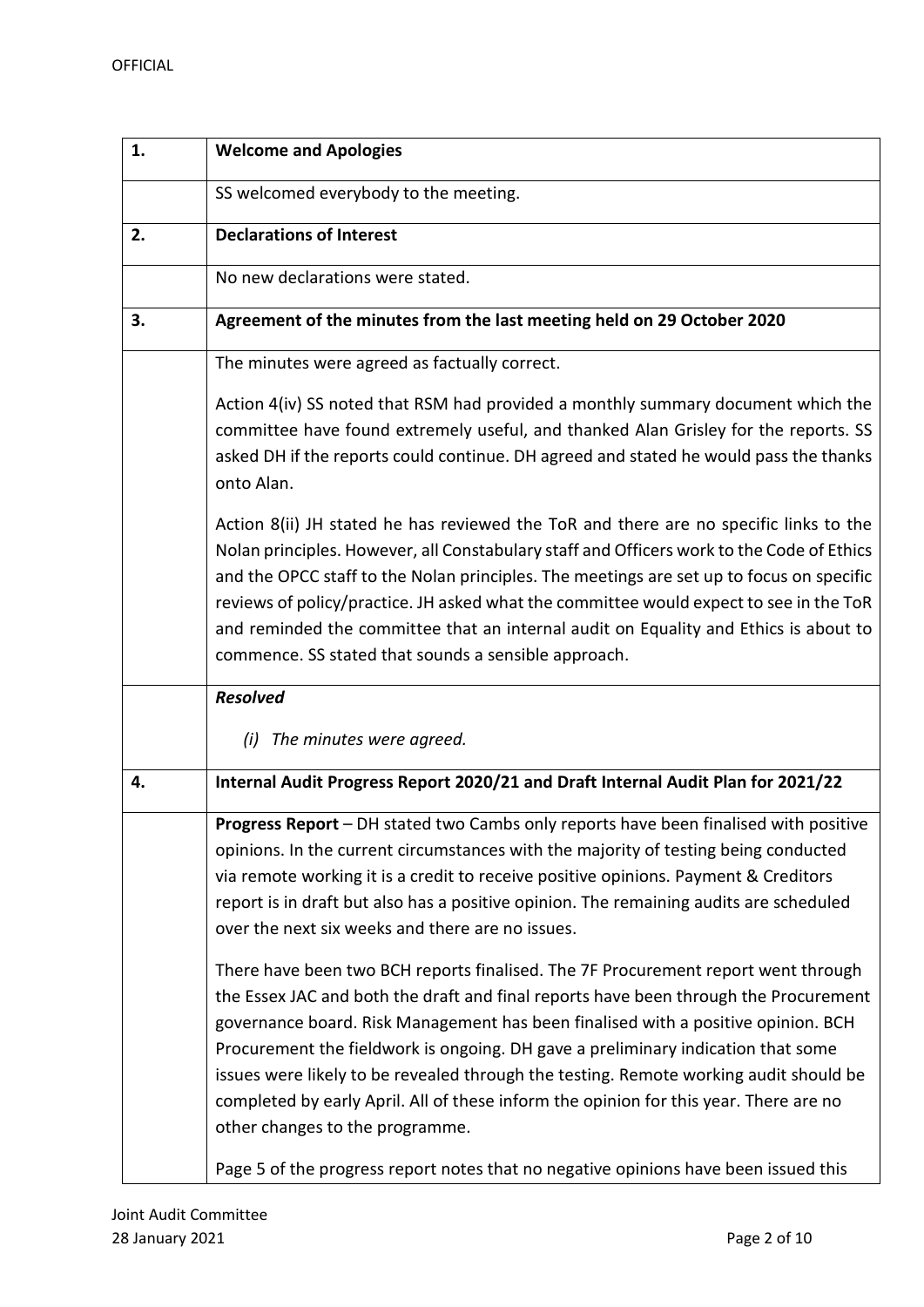| year and DH expects to issue an unqualified opinion.                                                                                                                                                                                                                                                                                                                                                                                                                   |
|------------------------------------------------------------------------------------------------------------------------------------------------------------------------------------------------------------------------------------------------------------------------------------------------------------------------------------------------------------------------------------------------------------------------------------------------------------------------|
| SS stated the Risk Management report had been received yesterday and it was an<br>interesting report.                                                                                                                                                                                                                                                                                                                                                                  |
| Draft IA Plan 2021/22 - DH stated this is an early draft and the final plan will come to<br>the April meeting. DH asked the committee for any thoughts to be fed into the plan.<br>The 2021/22 column has been updated following meetings with both the Constabulary<br>and OPCC officers where good conversations had taken place. Some areas with a more<br>recent assurance have been replaced with more pressing issues.                                           |
| Pages 8 and 9 show additional areas to be discussed at a future BCH meeting to decide<br>on what makes the final plan. The process will go through the BCH CFOs meeting and<br>OPCC Executive Teams ahead of the April meeting. DH wished to highlight the good<br>engagement that had taken place in developing the draft plan.                                                                                                                                       |
| LS asked whether there were any trends and if they were moving in the right direction.<br>She noted that the Major Projects received a partial assurance in 2018/19 with<br>nothing else scheduled. DH stated there had been a follow up report to the Major<br>Projects and there had been good progress in implementing the actions. DH stated he<br>would check. VS added that this will also be included in the Business Planning audit<br>commencing in February. |
| IP asked if there had been assurance on CHIS payments.                                                                                                                                                                                                                                                                                                                                                                                                                 |
| MH stated there is a gap which is the link to the BAF particularly if BCH and 7F have a<br>BAF. Are the proposals benchmarked against the strategic risk register to identify<br>gaps? DH stated RSM are receiving copies of the latest strategic risk registers to<br>ensure linkages. The plan will go to the BCH CFOs with cross officer representations<br>for input. The BCH will get agreed through the CFOs meeting.                                            |
| MH added with the PCC election, and post Covid, the 2022/23 plan, could look very<br>different.                                                                                                                                                                                                                                                                                                                                                                        |
| JH stated the BCH Chief Executives meet fortnightly, so RSM can use this format for<br>participation as JH is conscious of the timeline. DH thanked JH.                                                                                                                                                                                                                                                                                                                |
| DH concluded that the full report will have a fuller narrative and rationale for the<br>audits. This will come to the April meeting. The CHIS question DH has noted and will<br>go back on his notes but there may have been another form of assurance.                                                                                                                                                                                                                |
|                                                                                                                                                                                                                                                                                                                                                                                                                                                                        |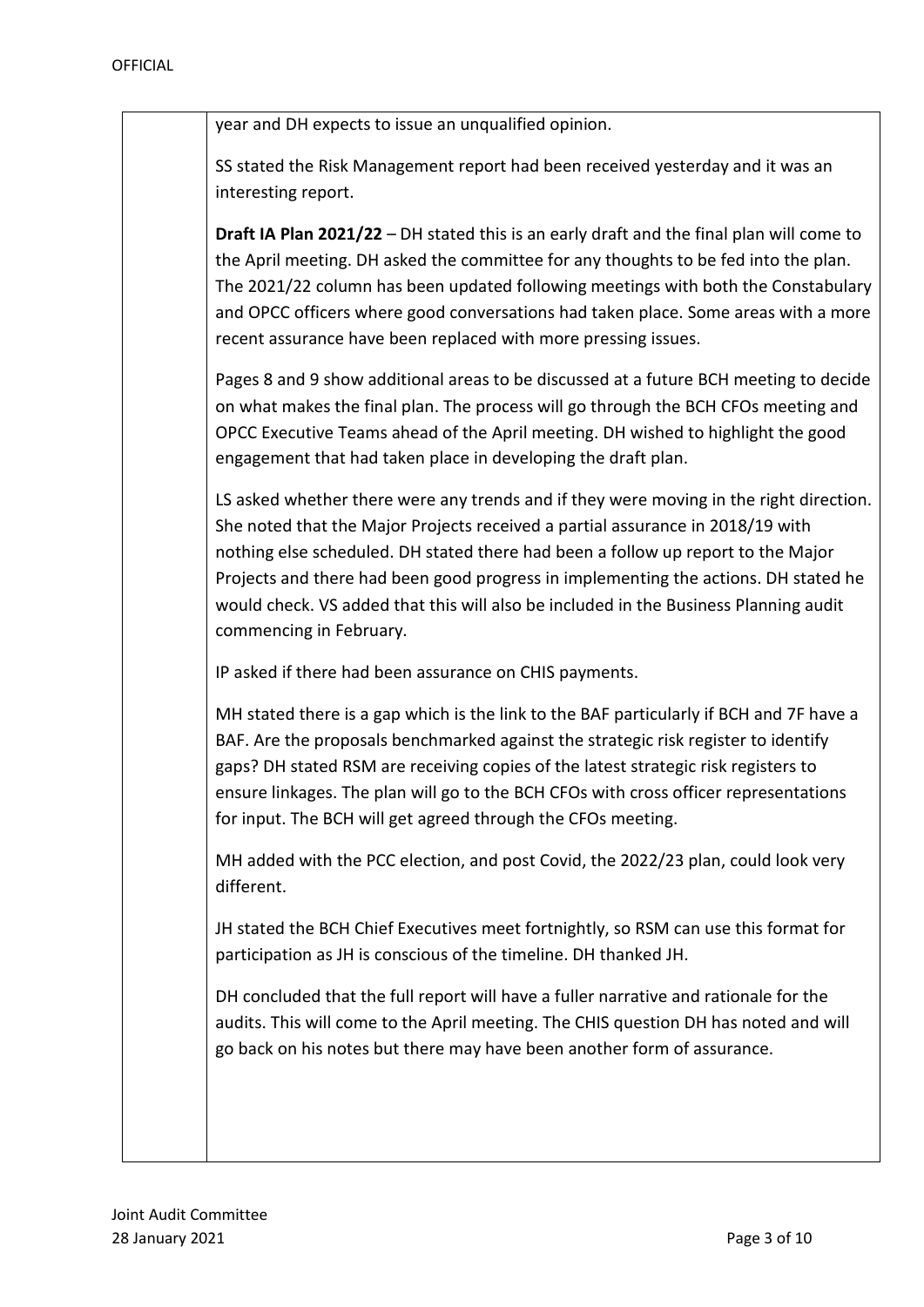|    | <b>Resolved</b>                                                                                                                                                                                                                                                                                                                                                                                                                                         |
|----|---------------------------------------------------------------------------------------------------------------------------------------------------------------------------------------------------------------------------------------------------------------------------------------------------------------------------------------------------------------------------------------------------------------------------------------------------------|
|    | (i)<br>The committee noted the report.                                                                                                                                                                                                                                                                                                                                                                                                                  |
|    | (ii)<br>DH to check back on notes re CHIS payments not being on draft IA plan.                                                                                                                                                                                                                                                                                                                                                                          |
| 5. | <b>7Force Programme</b>                                                                                                                                                                                                                                                                                                                                                                                                                                 |
|    | SS thanked KG for the comprehensive slides that had been circulated.                                                                                                                                                                                                                                                                                                                                                                                    |
|    | KG stated she is the Senior Responsible Officer (SRO) for the 7F Programme and DA is<br>the Programme Manager.                                                                                                                                                                                                                                                                                                                                          |
|    | Slide 2 shows the geographic spread and an extract from the S22 showing the purpose<br>which was signed in 2017.                                                                                                                                                                                                                                                                                                                                        |
|    | Slide 3 shows the approach/purpose where each force has its own sovereignty and<br>identity but also shared challenges both operational and fiscal plus a requirement to<br>meet national standards and legislation changes. Individual forces could respond<br>individually but the 7F builds resilience and diversity of thought to tackle shared<br>challenges.                                                                                      |
|    | Slide 4 shows a high level how the objectives match the Police and Crime Plan.                                                                                                                                                                                                                                                                                                                                                                          |
|    | $S$ lide 5 – the governance framework is in the S22. The Eastern Region Summit meeting<br>is quarterly and makes in principle decisions. The Oversight Group supports and holds<br>to account the programme for delivery. These are underpinned by extensive<br>governance arrangements where proposals move through. The programme publishes a<br>monthly highlight report with high level risks and progress against the plan.                        |
|    | SS asked whether the 7F had considered a risk review board at any point. KG stated the<br>programme welcomed feedback and if there was a requirement for one across 7F it<br>could be put in place, but this hadn't been suggested to date.                                                                                                                                                                                                             |
|    | Slide 6 outlines some of the challenges operating with multi organisation environment<br>with 14 corporation soles on top of three existing collaborations all at different levels<br>and different collaborated functions. The team have to be aware of the different<br>governance arrangements and for example to access IT resources in Kent and Essex is a<br>different process to BCH and the team have to navigate and manage these differences. |
|    | There are different risk appetites, business cases take time to develop and what is<br>affordable to one force may not be for another. There is no 7F infrastructure so the<br>programme team help 7F BAU functions. They have learnt a lot from the 7F<br>Procurement business case. They use the Treasury Case model and include detail on<br>how they expect units will manage in BAU.                                                               |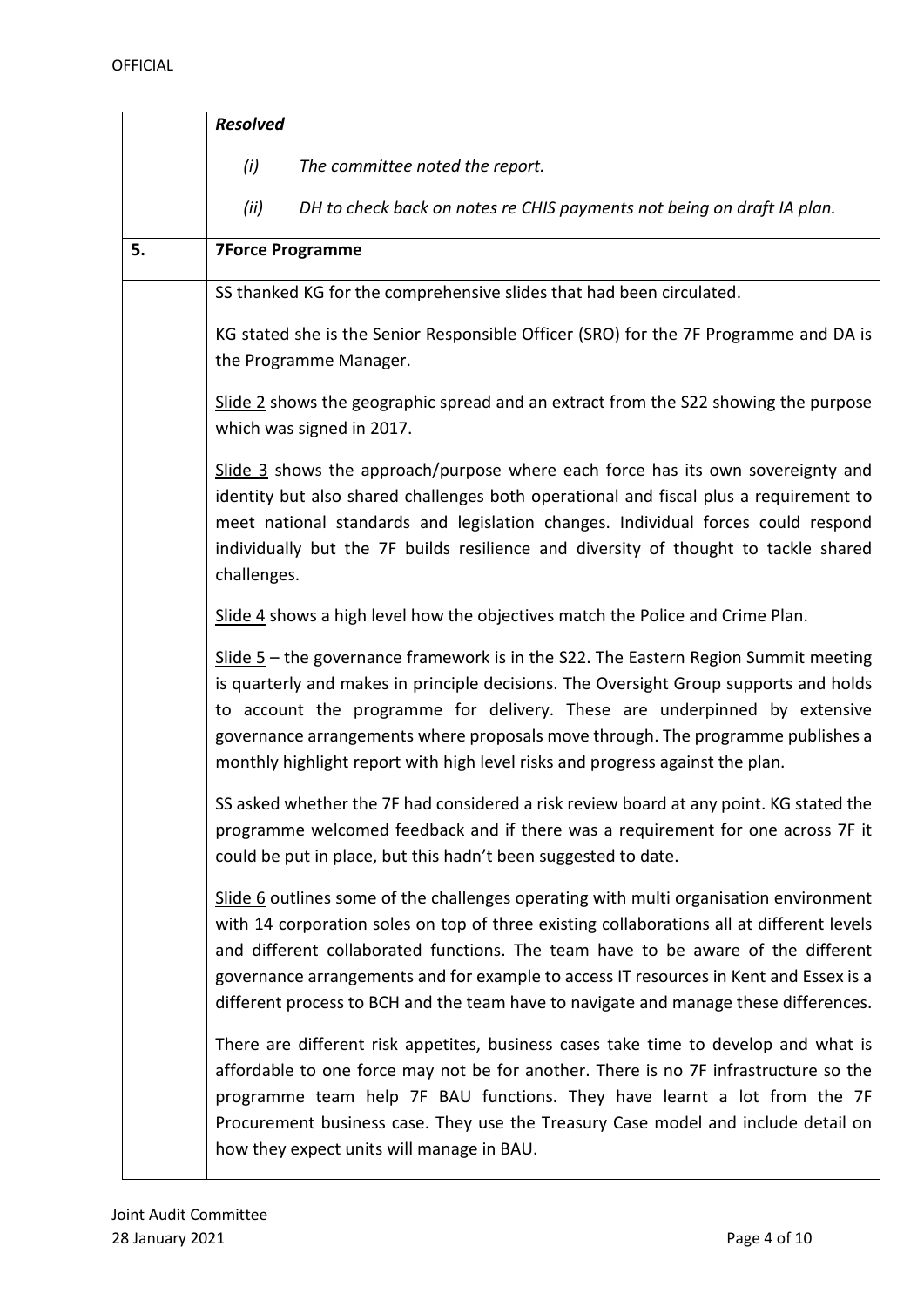SS stated when BCH started there was an optimism bias, has this been driven out now?

KG stated the Treasury case model allows for a rigorous process of testing assumptions, all the team are trained and there are robust processes in place. From the strategic outline business case through to the full business case the view of a proposal can change. We provide the best information at the time for decision making.

SS asked if there was an opportunity in complex projects to set out the risks of not undertaking a project to provide a sense of balance. KG answered that in business case development there is always a 'do nothing' option and this will be explored. The 7 Chiefs have asked the programme to develop a forward-thinking vision and four-year programme ahead of the PCC elections. The financial climate increases the risk of not doing things.

Slide 7 shows some headline deliverables since the programme went live. The benefits are both cash releasing and non-cash releasing. Driver management was a compliance issue and the benefit is reduced insurance.

Slide 8 Procurement was the first big initiative across the region and indeed in the country. They deal with contracts over £50k. The business case was based on £10m savings over four years. The new Head of Procurement has reviewed the pipeline and reduced this down to £8.455m over four years. There are valid reasons for the adjustment and the benefit to Cambs is forecast at £928k and there will be more opportunities in addressable spend.

JL stated that he has not shown the Procurement savings in the medium term financial plan at this time. He will include them once the savings have been delivered. The pipeline has been refined over the last 3-4 months with the information from Procurement becoming more detailed. As an example, Construction consultancy –a framework is being procured but this is unlikely to deliver the savings stated in the pipeline as we are in the process of delivering a major build of CSPS which is not normal spend, we are spending more on this which we won't in future years. Therefore, we are looking for cash savings rather than cash avoidance.

KG added the Strategic Head of Procurement is acutely aware of the need for information being accurate and timely. The programme is about to launch a post implementation review for Procurement and she was sure many lessons will flow out.

LS asked the 7F Procurement IA report was reasonable assurance, how do the committee do the right thing for Cambridgeshire in light of the other Forces. Under £50k is down to individual forces, what is the risk perspective and VFM perspective. Is there a collaborated register for spend with suppliers?

KG stated the Head of Procurement would agree. JL asked that any concerns could be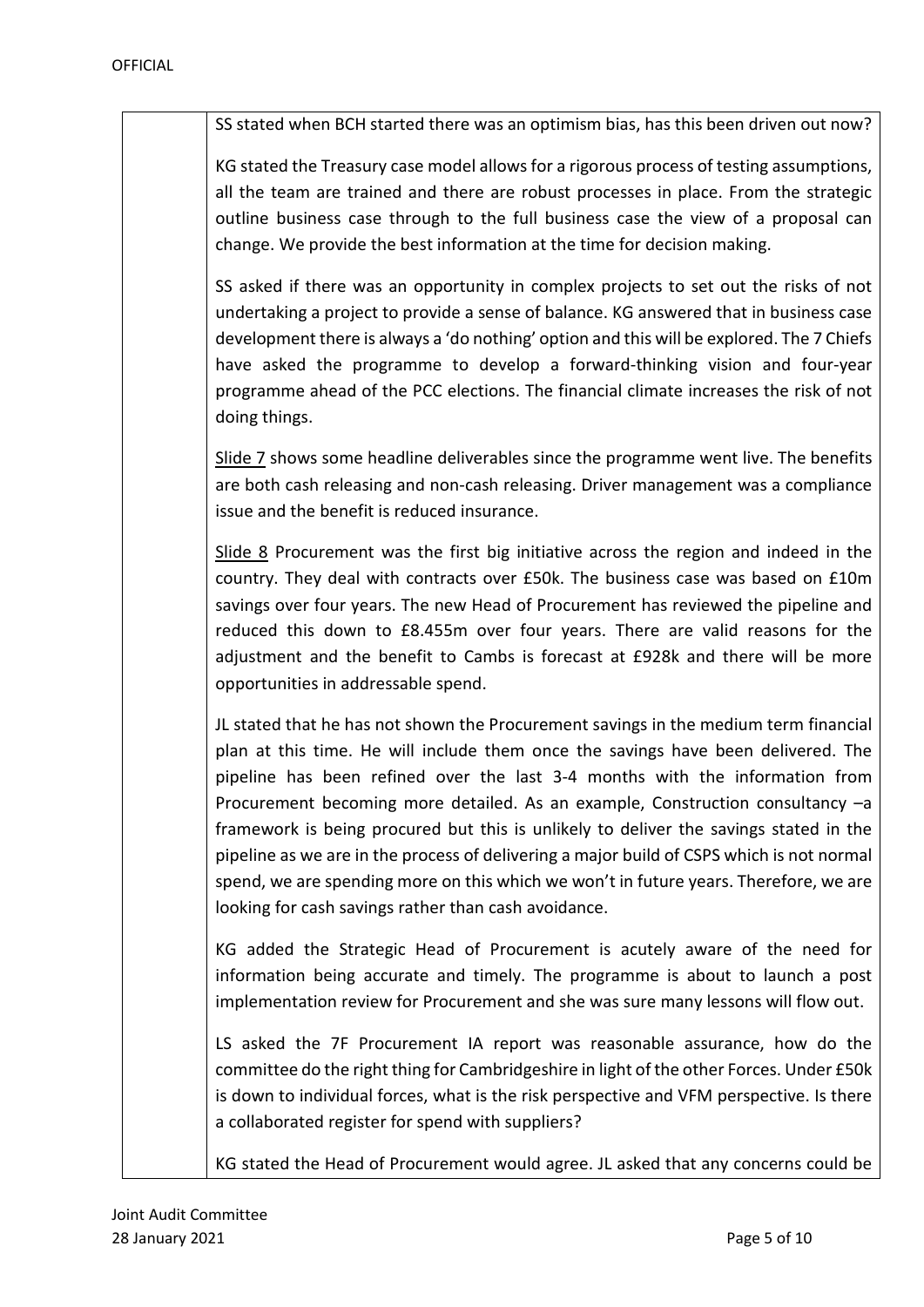| fed through him. He also has concerns but awaits the draft BCH Procurement report.                                                                                                                                                                                                                                                                                                                                              |
|---------------------------------------------------------------------------------------------------------------------------------------------------------------------------------------------------------------------------------------------------------------------------------------------------------------------------------------------------------------------------------------------------------------------------------|
| NL stated that Procurement had offered to attend a JAC meeting and could be invited<br>to the next meeting.                                                                                                                                                                                                                                                                                                                     |
| LS stated the 7F Procurement report had noted an issue where a contract had been<br>executed prior to signature and how has that been addressed. KG stated the Strategic<br>Procurement Governance Board is tracking all the actions.                                                                                                                                                                                           |
| JL stated he believed the issue had been caused as part of the 7F transition and it is a<br>7F issue to track and manage contracts over the £50k threshold. He also suggested to<br>wait until the BCH Procurement report is finalised to invite the Head of Procurement to<br>the meeting.                                                                                                                                     |
| LS stated our remit is risk management, is there some thinking about JACs providing<br>assurance for their own forces. KG suggested dealing outside of the meeting. SS agreed<br>to be the contact. He added we need to have a holistic view without creating a<br>disproportionate amount of work but do need to minimise the risk of gaps in assurance.                                                                       |
| KG continued PEQF is now closed and Forces are implementing. This was a shared<br>challenge where forces came together to develop a response.                                                                                                                                                                                                                                                                                   |
| Slide 9 shows the programme of work. The Forensic Case Management FBC was<br>approved on 14 January. This is a national requirement and we are positive about the<br>solution. Vetting developing standardisation technology in a single case management<br>system that is cloud based. This will use automated searches to populate the system<br>and has been a significant process of development and collective investment. |
| Slide 10 benefits based on five levels and have indicated the stage each project is at. We<br>understand what is and isn't a benefit and categorise consistently. We have an agreed<br>approach to report benefit delivery back to stakeholders which was agreed in March<br>2020 so doesn't include Procurement. The Home Office have been complimentary<br>about our approach.                                                |
| Slide $11$ shows the sub-categories for benefits. We use the registers as tools linking<br>performance against benefits and these will be reported.                                                                                                                                                                                                                                                                             |
| Slide12 and 13 show costs and Cambs contributions. Currently have a £300k<br>underspend on budget due to losing resources going back to forces to deal with Covid.                                                                                                                                                                                                                                                              |
| Slide 14 shows additional costs to Cambs for contracts or BAU.                                                                                                                                                                                                                                                                                                                                                                  |
| Slide 15 highlights the risk management strategy and risks at a high level are monitored<br>at the Programme level Board.                                                                                                                                                                                                                                                                                                       |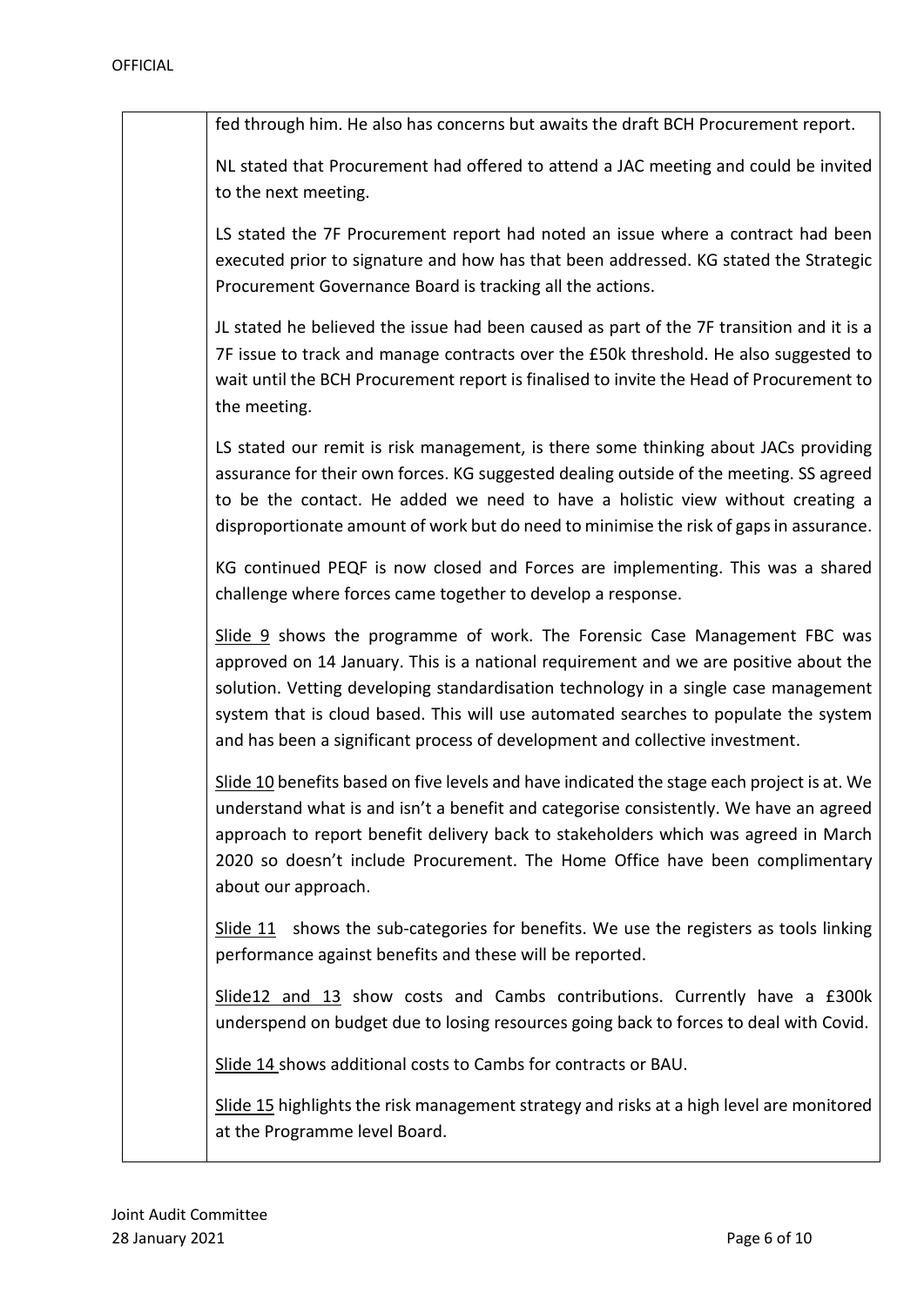| Slide 16 gives an example of some red risks. |  |
|----------------------------------------------|--|
|----------------------------------------------|--|

SS thanked KG and DA and stated there is a lot of information but asked the committee if there were any questions. KG and DA left the meeting.

JH stated this shows that although policing is 98% the same, the 2% difference makes a big difference when trying to work as a collaboration.

SS stated the different risk appetites and impact on decision making are a challenge. JH added that the starting point each force was at also has an impact. The question we are looking at is how does the 7F programme work – is it 7F or nothing? But there could be missed opportunities for 5Forces.

*Resolved:*

- *(i) The Committee noted the update.*
- *(ii) NL to invite Head of 7F Procurement to April JAC, following publication of BCH Procurement internal audit report.*

| of behinded ement internal dagit report.                                                                                                                                           |
|------------------------------------------------------------------------------------------------------------------------------------------------------------------------------------|
| <b>External Audit</b>                                                                                                                                                              |
| M Weller stated the report was issued in July 2020 as a draft report, there was a verbal                                                                                           |
| update at the October meeting when Pension fund testing was outstanding and this<br>report is a headline summary.                                                                  |
|                                                                                                                                                                                    |
| R Brittain added the audit fee proposal has gone to MW and JL and will be discussing to                                                                                            |
| gain agreement. RB will have to take proposal to PSAA to ratify but there is a duty to                                                                                             |
| report to the committee. A second issue is timing, BDO would usually bring the plan to                                                                                             |
| this meeting. However, due to the delayed sign off for 2019/20 we haven't managed to                                                                                               |
| formulate a plan yet. It will be available for the April meeting. The national deadline for                                                                                        |
| 20/21 financial accounts has not been set yet but it is likely to be 30 September but may<br>be October or November. BDO will be auditing their NHS clients whose deadline is June |
| so the earliest start would be July. We will also have to wait for the Pension auditor                                                                                             |
| report too.                                                                                                                                                                        |
| SS thanked M Weller and R Brittain and asked JL if he had anything to add.                                                                                                         |
| JL stated we need to agree expectations. We were in a good position last year but the                                                                                              |
| Pensions audit is out of our hands. We need to be realistic and agree timings but expect                                                                                           |
| to be in a similar position again. In terms of the fees, there is an element that is recurring                                                                                     |
| and some one-off. The Redmond Review acknowledged that fees had been driven too                                                                                                    |
| low to gain assurance and debate will continue.                                                                                                                                    |
| <b>Resolved:</b>                                                                                                                                                                   |
|                                                                                                                                                                                    |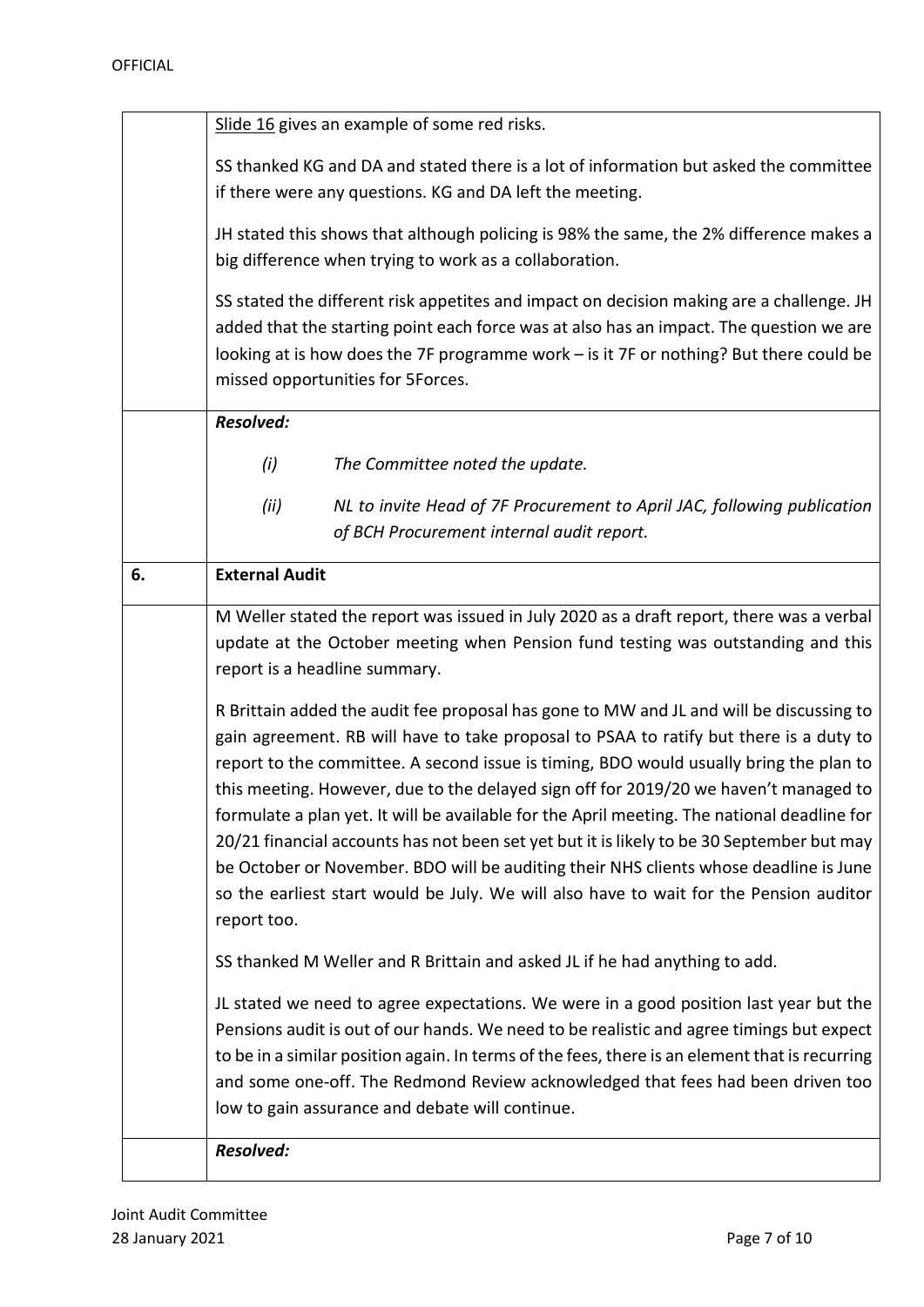|    | (i) The group noted the report.                                                                                                                                                                                                                                                                                                                                                                                                                          |
|----|----------------------------------------------------------------------------------------------------------------------------------------------------------------------------------------------------------------------------------------------------------------------------------------------------------------------------------------------------------------------------------------------------------------------------------------------------------|
| 7. | <b>Operational Risk Register</b>                                                                                                                                                                                                                                                                                                                                                                                                                         |
|    | ND presented the report which are the main organisation's high risks. 372 - Financial<br>planning much has been done, there was a briefing to the Police and Crime Panel and<br>their meeting on 3 February. A huge amount of work has been done and the budget is<br>balanced for the next two years subject to Panel approval of precept.                                                                                                              |
|    | 421 – we have received some funding to help IMD with an automated system.                                                                                                                                                                                                                                                                                                                                                                                |
|    | IP asked if we were compliant or not? ND answered he has regular conversations with<br>the ICO and a full audit has just concluded. The Executive Summary has been through<br>the Chief Officer Board and the DCC has called an extraordinary committee meeting to<br>go through the recommendations. There were a lot of recommendations but quite a<br>number are low level. The Head of IMD has provided assurance to the Chiefs on deletion<br>tool. |
|    | 410 - pension liabilities are a complex area, and we understand there may be some<br>resolutions in the next few weeks but the full remedy deadline is April 2022. The<br>National Pay and Awards Team are keeping track of this.                                                                                                                                                                                                                        |
|    | 423 - HR the CARM system is now live and a snagging list is going to the Chief's Board<br>next week. iLearn has been delayed to ensure integration in the BCH organisations.                                                                                                                                                                                                                                                                             |
|    | SS thanked ND and asked if there were any questions.                                                                                                                                                                                                                                                                                                                                                                                                     |
|    | <b>Resolved:</b>                                                                                                                                                                                                                                                                                                                                                                                                                                         |
|    | The group noted the updates.<br>(i)                                                                                                                                                                                                                                                                                                                                                                                                                      |
| 8. | <b>HMICFRS Published Reports</b>                                                                                                                                                                                                                                                                                                                                                                                                                         |
|    | SS asked if there was anything to add to the paper or is there were any questions. He<br>added it is helpful to add context. VS asked if this was required on a quarterly basis. SS<br>stated quarterly or half yearly, dependent on the number of reports.                                                                                                                                                                                              |
|    | <b>Resolved:</b>                                                                                                                                                                                                                                                                                                                                                                                                                                         |
|    | The committee noted the report.<br>(i)                                                                                                                                                                                                                                                                                                                                                                                                                   |
| 9. | <b>Force Management Statement</b>                                                                                                                                                                                                                                                                                                                                                                                                                        |
|    | ND stated this years FMS is in train. There is a requirement to submit to HMICFRS by<br>May 2021. The draft will be submitted by February ahead of the deadline.                                                                                                                                                                                                                                                                                         |
|    | SS stated we need to keep up to date with the FMS and how it relates to the rest of the                                                                                                                                                                                                                                                                                                                                                                  |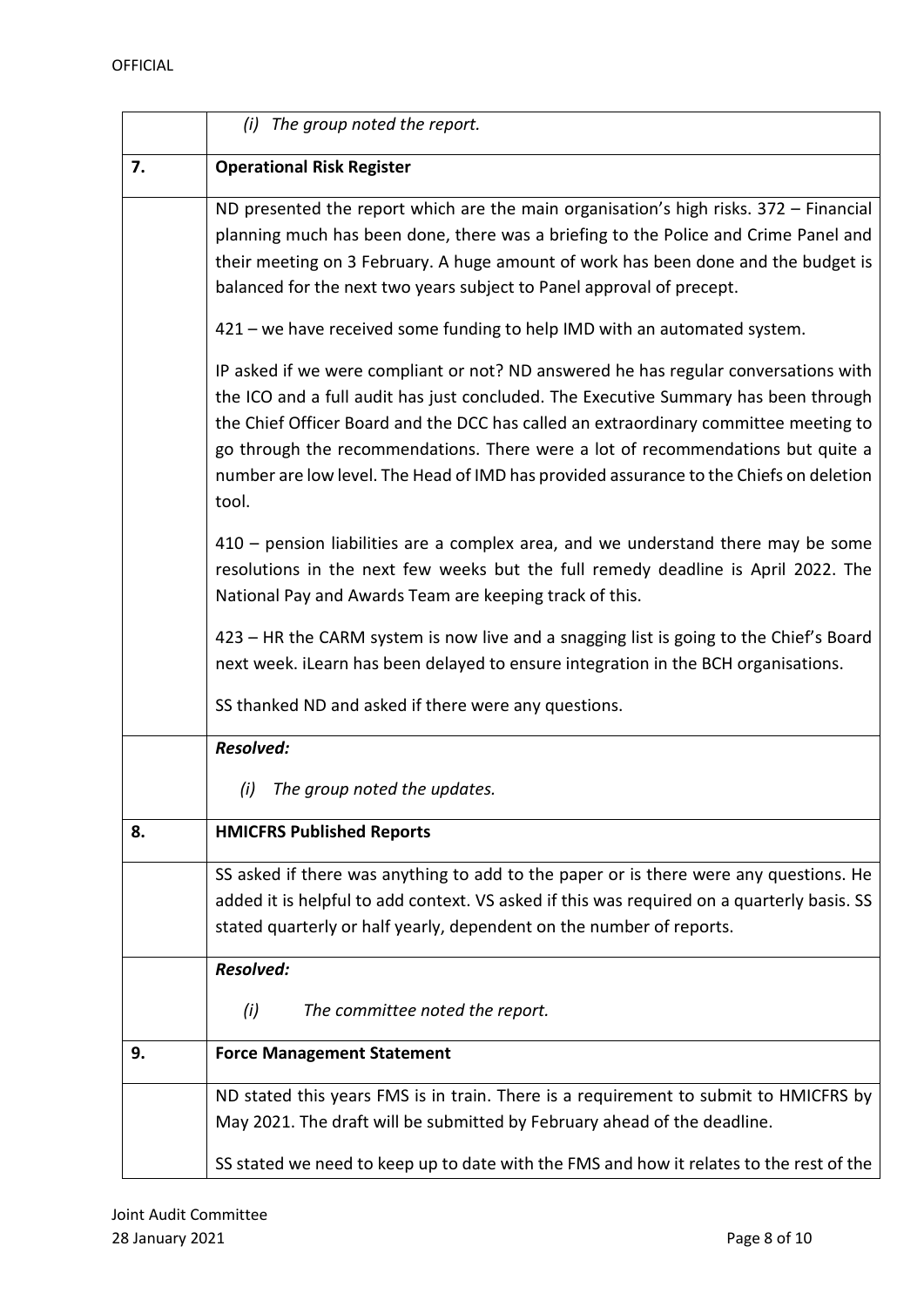|     | business processes. It would be useful to have some visibility over aspects particularly                                                                                                                                                                                                                                                                                                                                                                                                                                                                                                                                                                                                                                                 |
|-----|------------------------------------------------------------------------------------------------------------------------------------------------------------------------------------------------------------------------------------------------------------------------------------------------------------------------------------------------------------------------------------------------------------------------------------------------------------------------------------------------------------------------------------------------------------------------------------------------------------------------------------------------------------------------------------------------------------------------------------------|
|     | risk-based issues.                                                                                                                                                                                                                                                                                                                                                                                                                                                                                                                                                                                                                                                                                                                       |
|     | ND stated a high-level summary can be brought to April meeting.                                                                                                                                                                                                                                                                                                                                                                                                                                                                                                                                                                                                                                                                          |
|     | AG added as a conceptual framework and how it fits with risk, objectives, ambitions and                                                                                                                                                                                                                                                                                                                                                                                                                                                                                                                                                                                                                                                  |
|     | how it fits together.                                                                                                                                                                                                                                                                                                                                                                                                                                                                                                                                                                                                                                                                                                                    |
|     | <b>Resolved:</b>                                                                                                                                                                                                                                                                                                                                                                                                                                                                                                                                                                                                                                                                                                                         |
|     |                                                                                                                                                                                                                                                                                                                                                                                                                                                                                                                                                                                                                                                                                                                                          |
|     | (i)<br>The committee noted the update.                                                                                                                                                                                                                                                                                                                                                                                                                                                                                                                                                                                                                                                                                                   |
|     | (ii)<br>High level summary of FMS to be added to April agenda.                                                                                                                                                                                                                                                                                                                                                                                                                                                                                                                                                                                                                                                                           |
| 10. | <b>PCC Election Transition</b>                                                                                                                                                                                                                                                                                                                                                                                                                                                                                                                                                                                                                                                                                                           |
|     | JH stated we are working on a May election despite the uncertainty reported by the<br>media. There is a new risk on the strategic risk register for the relationship between the<br>new PCC and Chief Constable. ND and JH have signed an election protocol based on<br>transparency and fairness. We try to place as much information as we can on a specific<br>webpage. JH is currently developing a briefing for the new PCC with roles and<br>responsibilities and what the office does - scene setting. We conducted a briefing on<br>the budget for Police and Crime Panel members and the presentation and questions<br>and answers have been published. A briefing is scheduled for declared candidates at the<br>end of March. |
|     | SS stated this was a helpful paper and as and when the new PCC is in place it would be<br>good to have a meeting to highlight the role of the committee.                                                                                                                                                                                                                                                                                                                                                                                                                                                                                                                                                                                 |
|     | ND added that there is also a commissioned review on the role of PCCs which will<br>provide a framework to work within. Part 1 of the review should be concluded soon.                                                                                                                                                                                                                                                                                                                                                                                                                                                                                                                                                                   |
|     | RB added it is vital the new PCC knows their remit and his advice to them would be to<br>listen and gather information before making any decisions.                                                                                                                                                                                                                                                                                                                                                                                                                                                                                                                                                                                      |
|     | <b>Resolved:</b>                                                                                                                                                                                                                                                                                                                                                                                                                                                                                                                                                                                                                                                                                                                         |
|     | The committee noted the update.<br>(i)                                                                                                                                                                                                                                                                                                                                                                                                                                                                                                                                                                                                                                                                                                   |
|     | Ensure meeting with new PCC and JAC is on 100-day plan.<br>(ii)                                                                                                                                                                                                                                                                                                                                                                                                                                                                                                                                                                                                                                                                          |
| 11. | Summary of meeting and review of actions                                                                                                                                                                                                                                                                                                                                                                                                                                                                                                                                                                                                                                                                                                 |
|     | SS summarised the 7F presentation was the centrepiece of the meeting and there was                                                                                                                                                                                                                                                                                                                                                                                                                                                                                                                                                                                                                                                       |
|     | a lot of information to take in. Thanks to all.                                                                                                                                                                                                                                                                                                                                                                                                                                                                                                                                                                                                                                                                                          |
|     | <b>Resolved:</b>                                                                                                                                                                                                                                                                                                                                                                                                                                                                                                                                                                                                                                                                                                                         |